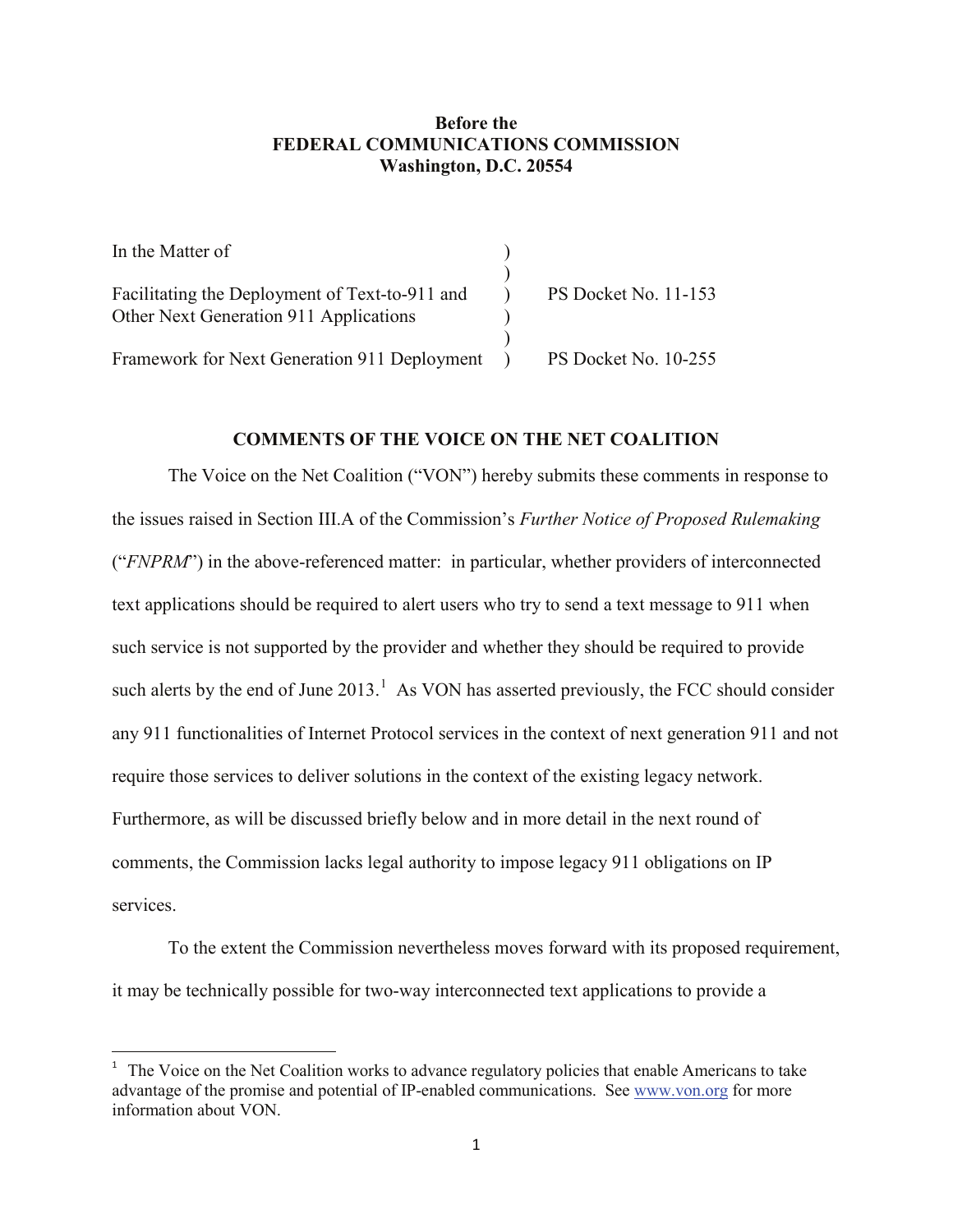notification if the rules are flexible about the nature of the alerts, and if the requirement does not take effect until late 2013. The Commission should keep in mind, however, that (i) there are a variety of entities that provide two-way interconnected text applications, many of which are not VON members, so VON cannot speak for their capabilities, and (ii) the only reliable way to educate users about the limitations of using certain text applications to reach 911 is to provide an alert generated within the two-way interconnected text application. This last qualification applies because considerable development remains before these applications can deliver a text to 911; in the meantime, the only safe approach would be to alert users that the application does not support text to 911and the user should take an alternative approach to reaching 911.

## **I. THE COMMISSION MUST CLEARLY LIMIT ANY 911 NOTIFICATION OBLIGATION TO INTERCONNECTED TEXT MESSAGING**

In the *FNPRM*, the Commission proposes to require Commercial Mobile Radio Service ("CMRS") and other providers of interconnected text messaging services to "automatically notify consumers attempting to text-to-911 in areas where text-to-911 is not supported or in other instances where the text cannot be transmitted to the PSAP." *FNPRM*, para. 25. The Commission proposes that providers would be deemed to have met its requirement by advising consumers to place a voice call to 911. *FNPRM*, para. 32. The Commission notes the importance of people in emergency situations being able to know immediately if a text message has been delivered to the proper authorities. *Id.* In its discussion of the obligation, the Commission uses a variety of terminology to identify the type of text message that would be subject to the requirement. To the extent the Commission acts in this area, VON asks the Commission to use consistent language and to clearly limit the obligation to interconnected text messages.

2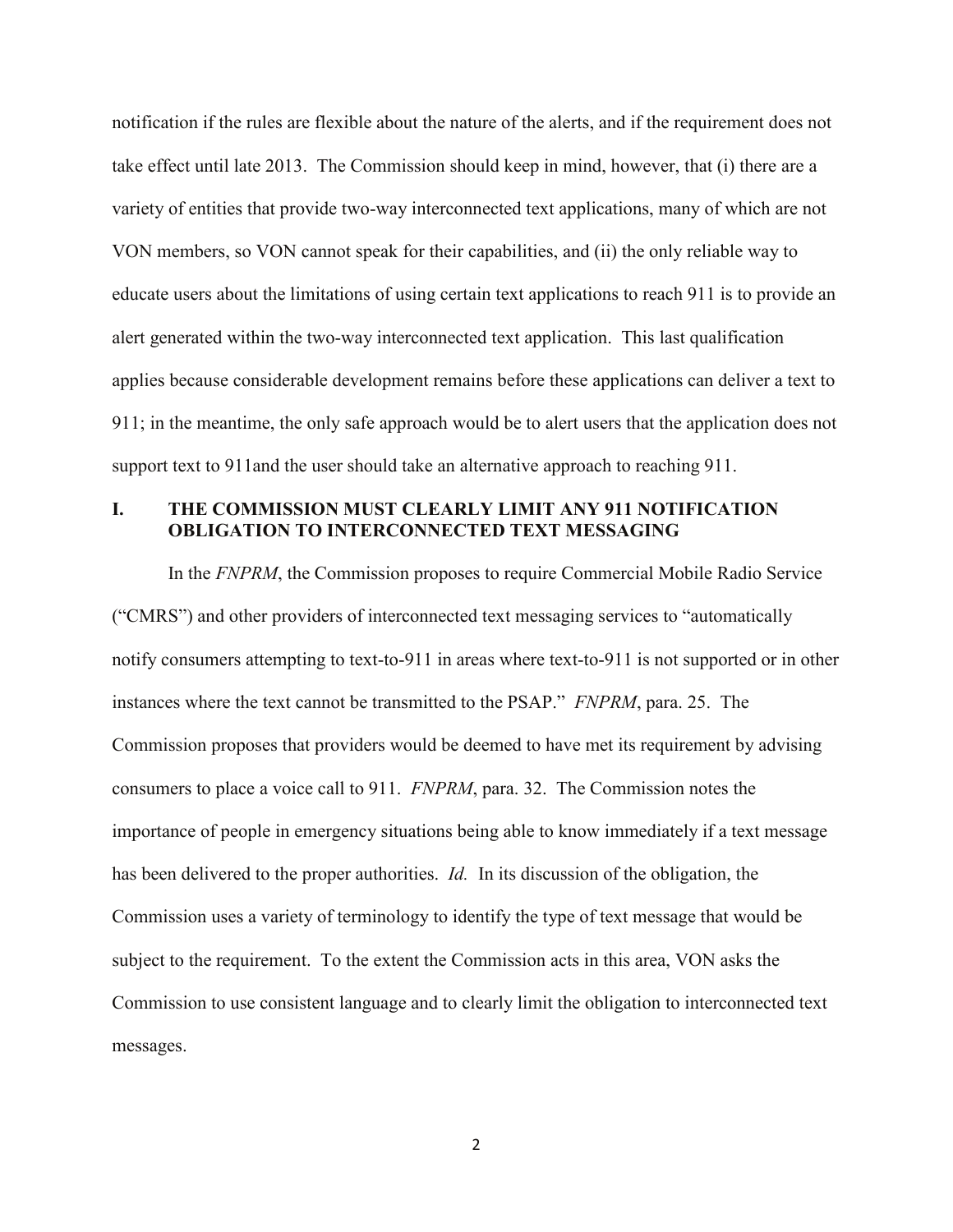The Commission proposes to extend the requirements for automatic error alert to all "providers of software applications" that enable consumers to send and receive text messages to text-capable U.S. mobile phone numbers. *FNPRM*, para. 29. VON agrees that any obligations imposed on non-CMRS providers should be limited to this category of service. The Commission notes that it does not propose to extend text-to-911 obligation to IP-based messaging applications that do not support general communication with text-capable telephone numbers, because consumers of such applications are less likely to expect the applications to support emergency communications. *FNPRM*, para. 30. VON agrees with this assessment.

## **II. THE COMMISSION SHOULD MAKE CLEAR THAT ALERTS GENERATED FROM WITHIN AN APPLICATION WILL MEET THE COMMISSION'S REQUIREMENTS**

In the near term, the only viable approach for ensuring that an automatic error alert is sent to users of a non-CMRS interconnected text messaging service would be to generate the alert from within the application when a user attempts to send a text to 911. It ultimately may be possible to rely on the capabilities of the underlying carrier, but more work will need to be done to determine the appropriateness of this approach. Both options have implementation challenges and would require development time and resources; however, only the first of them – an error message or disclaimer built within the application itself – has any likelihood of deployment within this calendar year.

Specifically, it should be possible for interconnected text application providers to implement an application-generated message informing users – in every instance – that a text cannot be sent to 911 using the application. Since the message is not dependent on a third-party gateway or an underlying carrier and is, instead, handled within the application itself, the challenges to enabling such a message are exponentially smaller than these other options. The

3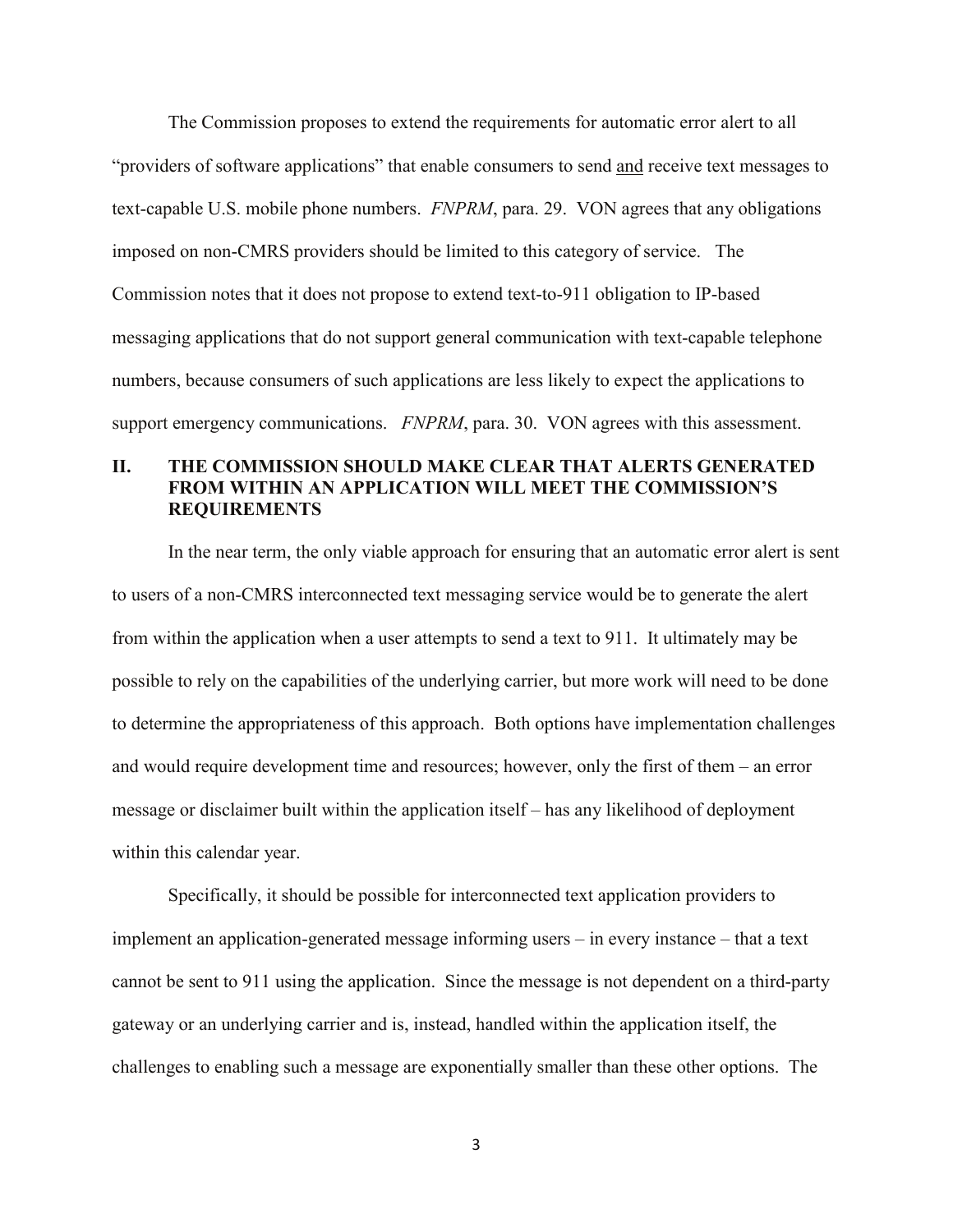time needed to implement this approach would vary depending on the number and complexity of an application provider's user interfaces, but it likely could be completed within six months of a Commission order.

In the *FNPRM* at para. 96, the FCC also discusses the option of relying on the handset's native SMS dialer. This approach appears to be technically feasible, as long as the FCC limits the requirement, as proposed by Apple, to text applications that are in use (i) on a CMRS network (as the FCC proposes in 20.18 (n)(6)(b)) and (ii) on a device that "determines the user's location using a technology that meets the enhanced 911 requirements set forth in Section 20.18(h) of the Commission's rules." *FNPRM*, para. 87. While more time is needed to determine the appropriateness of this solution, this approach – if determined to be reasonable and appropriate – could prove to be the most expedient because it relies on the carrier's underlying SMS-to-911 infrastructure, which is already a part of the existing 911 system, is compatible with the existing TDM/PSAP capabilities of the 911 network, and will be in place on the four nationwide carriers by June 2013. This may provide an appropriate interim step to NG911 because it resolves major location and routing challenges.

## **III. THE COMMISSION SHOULD NOT REQUIRE INTERCONNECTED TEXT SERVICES TO COMMUNICATE WITH A THIRD-PARTY GATEWAY WHEN DEVELOPING AN ALERT**

The Commission should not impose any obligations that require communicating with a third-party gateway. Such an approach would be complicated, expensive, unreliable, and confusing for users. No server or gateway exists today that could receive the 911 text and then "bounce back" an error message. While the EAAC Text to 911 report includes a basic description of the architecture that might support an OTT text-to-911 gateway, detailed technical specifications for the gateway still need to be developed and, once developed, implemented and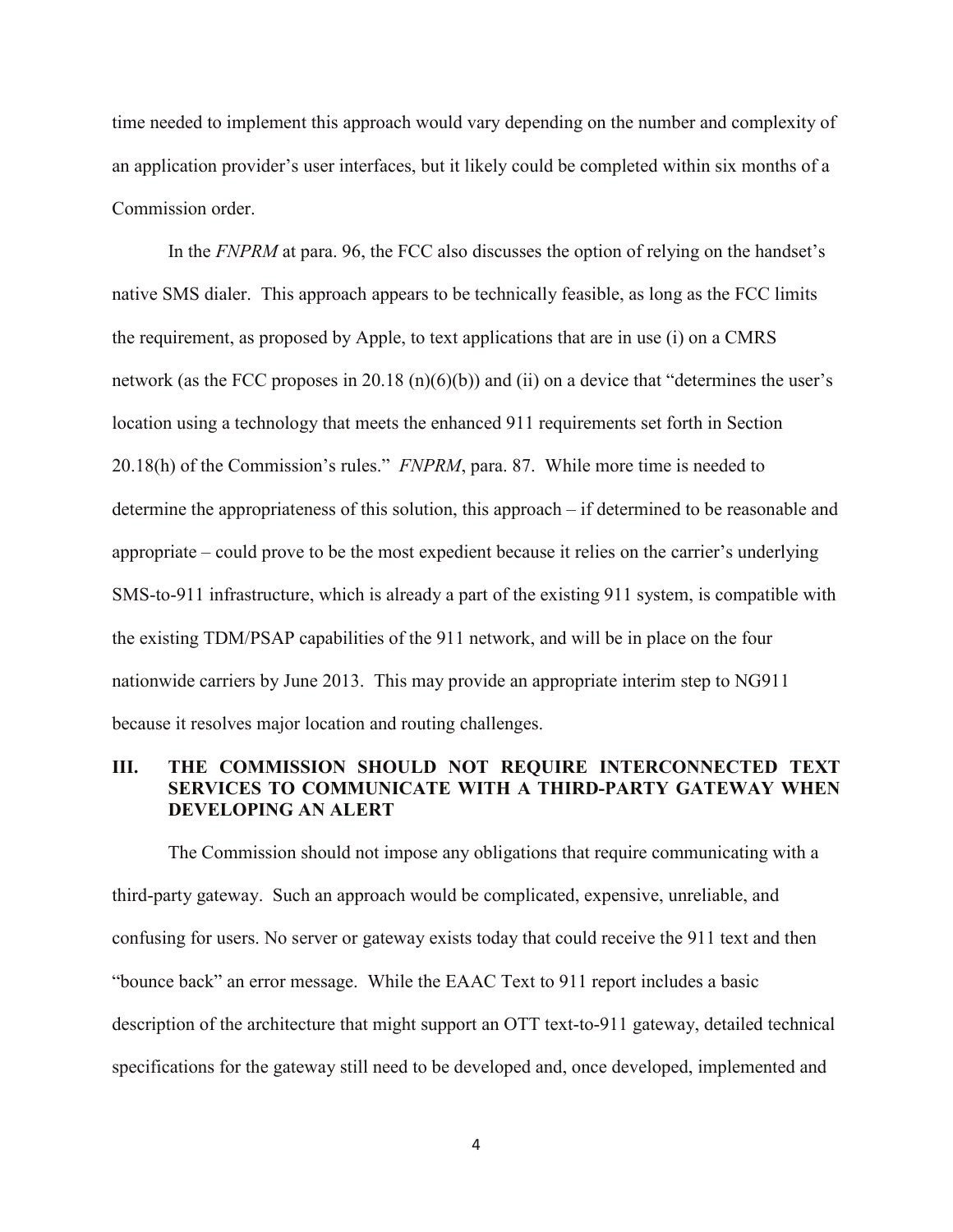tested by the parties who would be interoperating with those gateways. It will be important for the appropriate standards and technical bodies to guide the development of this architecture. Until the work on the specifications is complete, it is difficult to assess the time that would be required to then implement and test the architecture from end-to-end. There must also be an industry-agreed upon solution for reliably locating the user originating the text to 911. This critical mechanism does not yet exist and would have to be developed and deployed as well.

Resolving these technical challenges would not only take time, but once resolved, would impose significant costs on providers of software applications – many of which are small businesses offering innovative IP-based capabilities at little or not cost to consumers. The introduction of third-party gateways and vendors (and, thus ongoing payments to and coordination with those vendors) into the application provider's service – something that would be necessary only if providers were required to try to to bootstrap the legacy TDM 911 system onto Next Generation IP services – introduces complexities and points of possible failure, as well as costs the developer did not anticipate. VON understands that many third-party vendors charge monthly per-subscriber fees (regardless of whether or how many subscribers ever use the application to try to reach 911), in addition to up-front set-up costs. Such per-subscriber costs, or even per-transaction costs, could quickly tip an otherwise successful business model on its head as the costs approach the revenues (if any) made by the application provider. If the FCC were to take this approach, it would stifle innovation and limit the growth of applications that consumers have come to expect and enjoy. It also bears mentioning that many of these IP-enabled applications are designed for a global market. It is not clear that all potentially impacted software developers will be aware of this new regulatory obligation.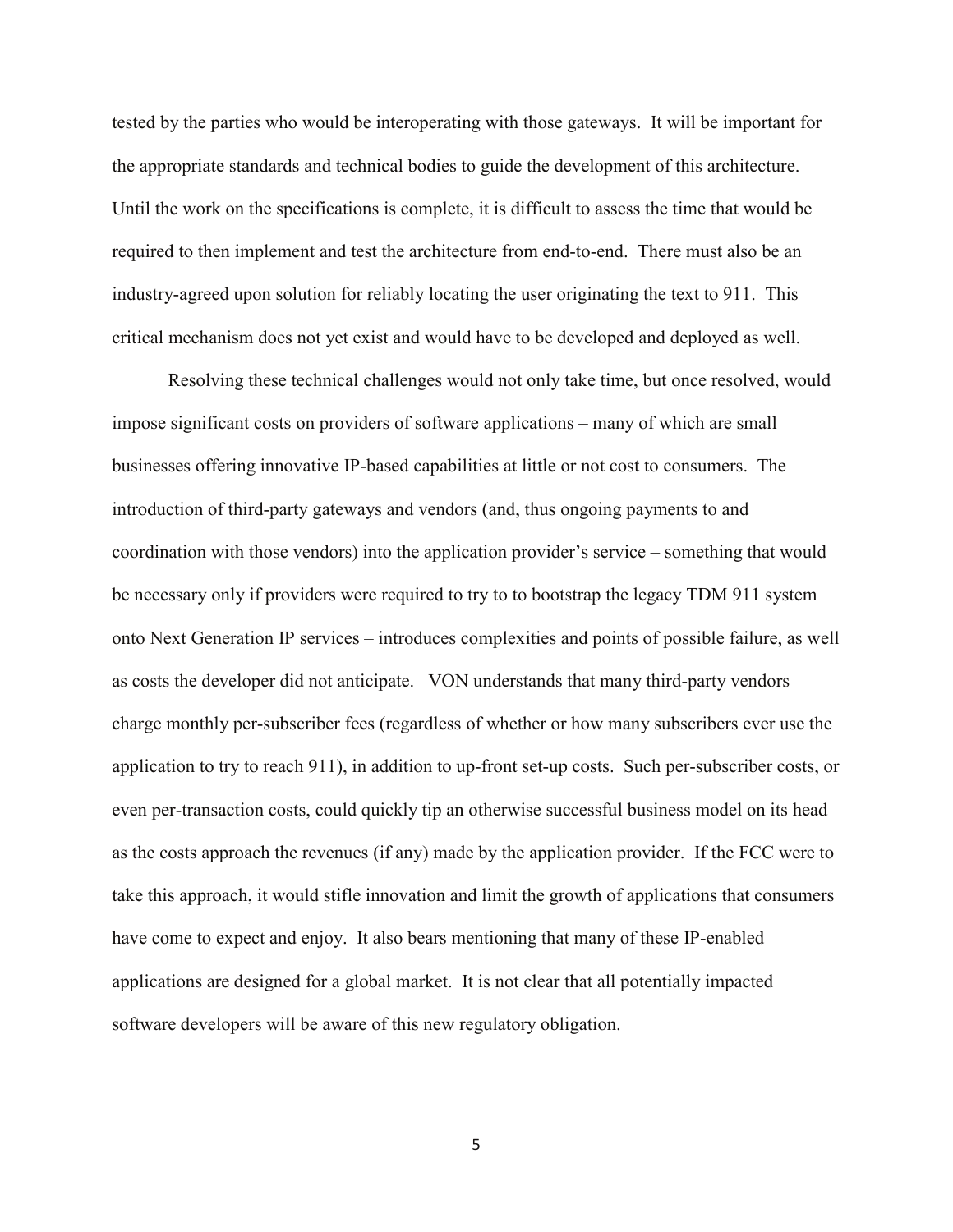# **IV. THE FCC IS WITHOUT LEGAL AUTHORITY TO IMPOSE 911 LEGACY REQUIREMENTS ON INTERNET PROTOCOL SERVICES AND SUCH OBLIGATIONS WILL LIKELY RESULT IN CONSUMER CONFUSION**

The Commission lacks the authority to apply any of the *FNPRM*'s proposed obligations on what it has categorized in the FNPRM as "interconnected text providers," including any new obligations to provide automatic error messages for texts to 911. None of the bases put forward by the Commission – the Twenty-First Century Communications and Video Accessibility Act of 2010 ("CVAA"), Title III of the Communications Act, or the Commission's ancillary authority – provide the necessary jurisdiction. As VON will expand more fully in its later comments, (i) the CVAA does not apply largely because it is focused on an "Internet protocol-enabled emergency network" and not the public switched network that is the subject of these proposed regulations;<sup>[2](#page-5-0)</sup> (ii) no provision of Title III, or any other portion of the Communications Act, gives the FCC authority to regulate Over the Top ("OTT") applications that are not licensed services; and (iii) the Commission's ancillary authority is not elastic enough to be stretched to cover these proposed obligations.<sup>[3](#page-5-1)</sup> In any event, regardless of the Commission's authority, the Commission should not impose these requirements prior to the widespread availability of Next Generation 911. *See also* Voice on the Net Coalition *ex parte* in GN Docket No. 11-117 et al (November 14, 2012).

Furthermore, the potential for consumer confusion from extending legacy 911 regulation beyond CMRS providers is manifest. As discussed above, VON endorses keeping the scope of

<span id="page-5-1"></span><span id="page-5-0"></span> $2$  The Commission fails to identify any section of the CVAA that would be availing. Congress carefully drafted the language of Section 615(c) to ensure the applicability of any rules would be narrowly tailored. This section makes clear that the requirements are limited to providers of interconnected and non-interconnected VoIP services. Section 615(g), which gives the FCC authority to promulgate regulations, does not give the FCC authority to extend the requirements to entities not listed in Section 615(c), such as providers of interconnected text applications.  $3$  Section 151 of the Communications Act alone cannot support jurisdiction. Section 151 provides insight into how Congress thinks the FCC should exercise its authority but is not itself a grant of authority.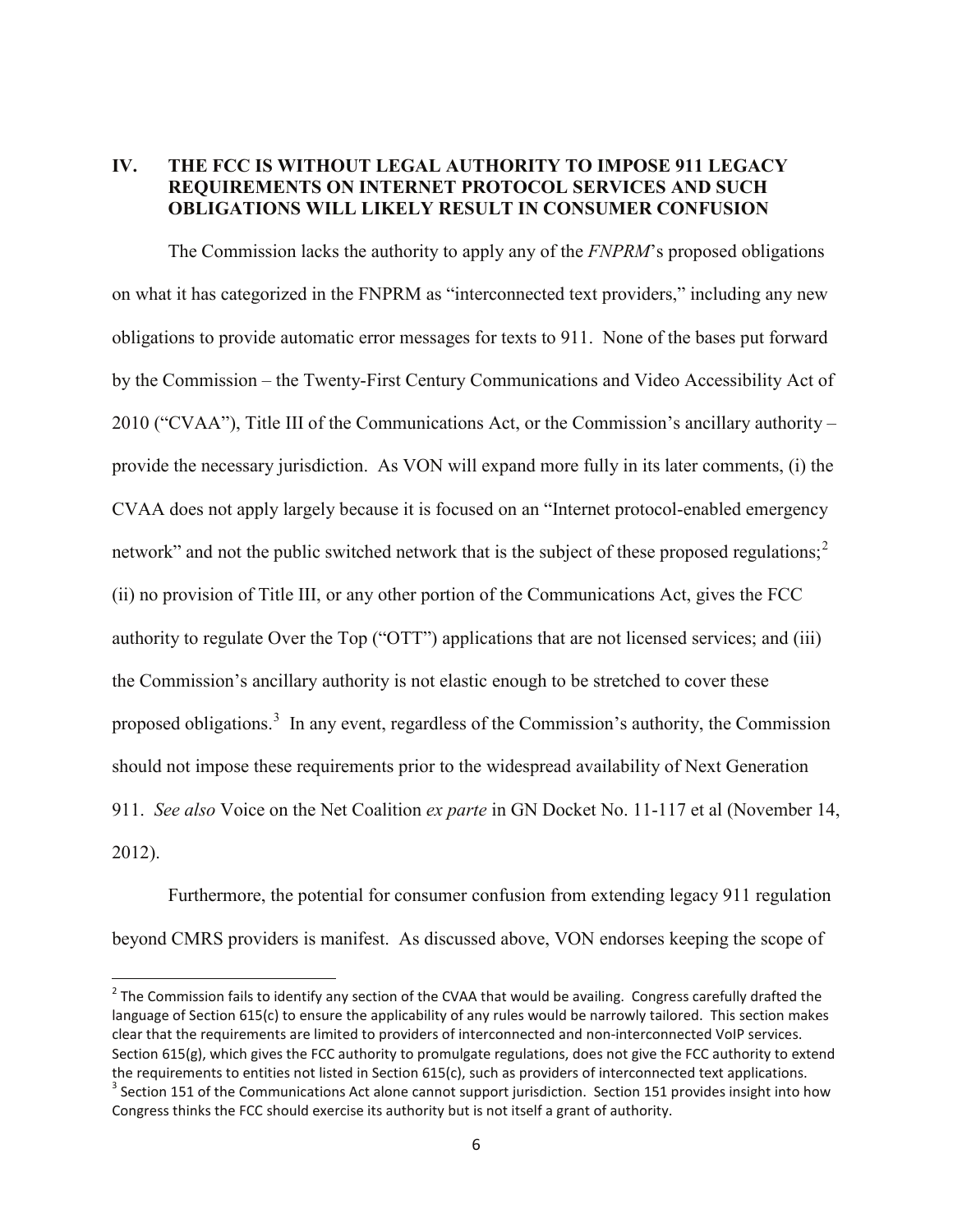any new obligations on OTT providers as narrow as possible, but even then the line-drawing would likely confuse consumers. There are potentially hundreds of OTT texting applications that consumers use every day, including one-way applications and applications that rely on all users to have downloaded the same texting software. While extending a bounce-back requirement to all of these services would be nonsensical and unlawful, a set of rules that applies to only some of these OTT applications would be unavoidably confusing. Another source of consumer confusion involves the device used: the FCC appropriately proposes that the new rules would apply only to the extent the interconnected text application is used on certain devices – "mobile devices" – and in certain circumstances – when used on a "CMRS network" (see proposed rule  $(6)(b)$ . The result, however, would be a requirement that may apply to an application only when a smartphone or tablet is on a mobile operator's 3G or 4G network, but not when a smartphone or tablet is connected solely to an 802.11 network. Thus, the smart phone user who successfully reached 911 on Monday via an interconnected text application while connected to a carrier network, would fail to reach 911 on Tuesday using the same application on the same device when connected to a WiFi hotspot. Similarly, a consumer who reached 911 via a text app on their smartphone may not reach 911 using that very same application on their Internet-connected computer or television. These points highlight the importance of the FCC limiting its obligations on IP services to the next generation 911 scenarios and not pulling these services into the legacy 911 solutions.